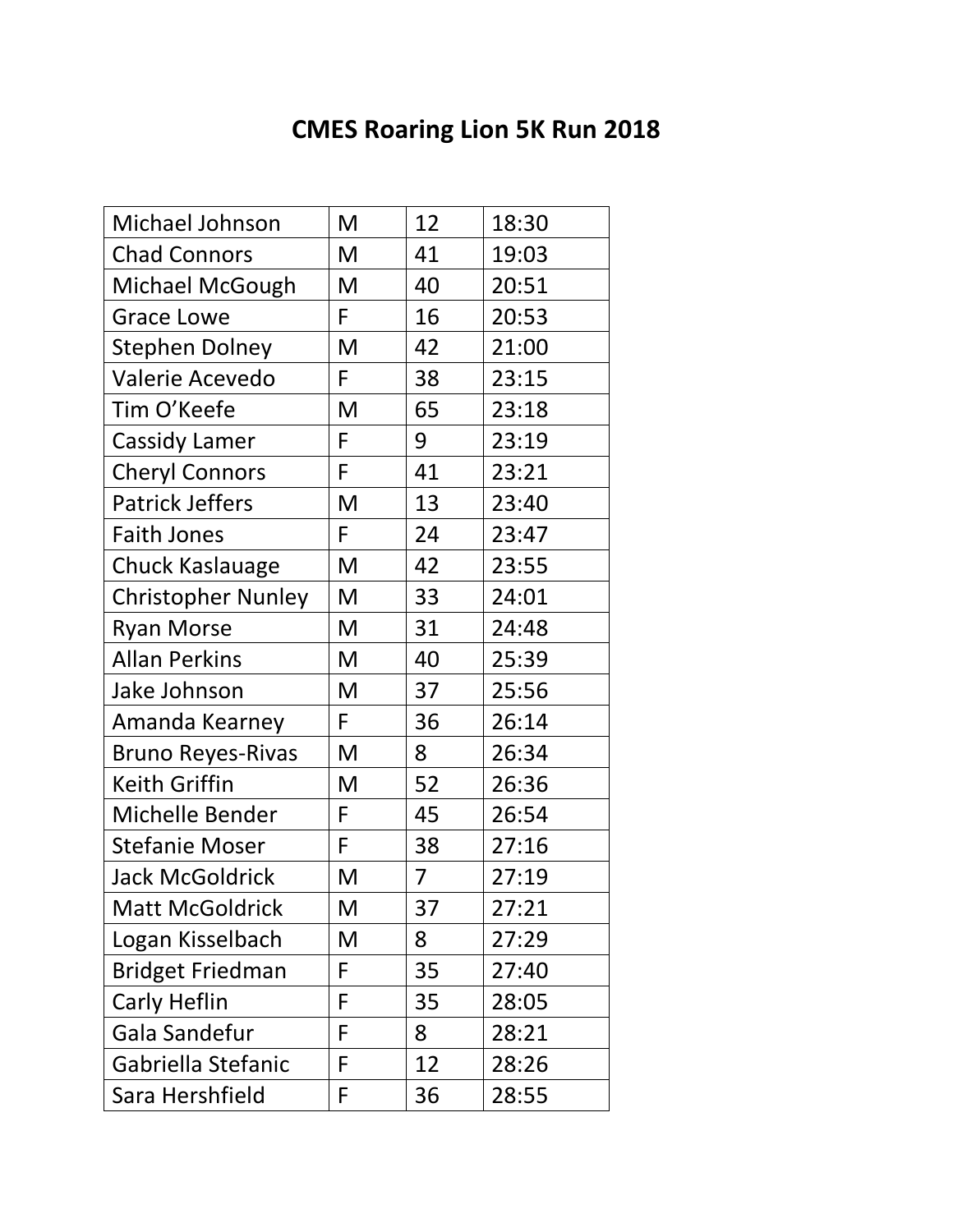| Olivia Dolney          | F | 10 | 29:32 |
|------------------------|---|----|-------|
| Paige Espelage         | F | 8  | 29:54 |
| <b>Chad Steiner</b>    | M | 33 | 29:56 |
| <b>Ava Snesrud</b>     | F | 37 | 30:03 |
| <b>Karyn Gross</b>     | F | 42 | 30:12 |
| Lynn Kisselbach        | F | 41 | 30:12 |
| <b>Emmett Russell</b>  | M | 8  | 30:14 |
| Nicholas Matesa        | M | 37 | 30:16 |
| Susan Matesa           | F | 37 | 30:18 |
| Jen Daugherty          | F | 35 | 30:23 |
| Crystal Ciccarelli     | F | 37 | 30:27 |
| <b>Katie Flores</b>    | F | 34 | 30:28 |
| <b>Emily Barbieri</b>  | F | 25 | 30:28 |
| ?                      | ? | ?  | 30:29 |
| Evan Jezek             | M | 9  | 30:30 |
| Cole Lauber            | M | 51 | 31:30 |
| <b>Chris Lamer</b>     | M | 45 | 31:32 |
| Steve Waldych          | M | 39 | 31:34 |
| Meagan Byrd            | F | 41 | 31:45 |
| Sarah Waldych          | F | 15 | 32:15 |
| Jain Bowerman          | F | 10 | 32:16 |
| Christopher            | M | 52 | 32:16 |
| Bowerman               |   |    |       |
| <b>Brody Schwab</b>    | M | 9  | 32:19 |
| <b>Brittany Barber</b> | F | 24 | 32:25 |
| <b>Wanda Haxton</b>    | F | 56 | 32:45 |
| Kacie Jeffers          | F | 12 | 33:21 |
| <b>Melissa Muntz</b>   | F | 27 | 33:26 |
| Nicholas Dantona       | M | 11 | 33:40 |
| Macayla Stefanic       | F | 8  | 33:43 |
| <b>Cindy Warne</b>     | F | 60 | 33:55 |
| Megan Culver           | F | 11 | 34:09 |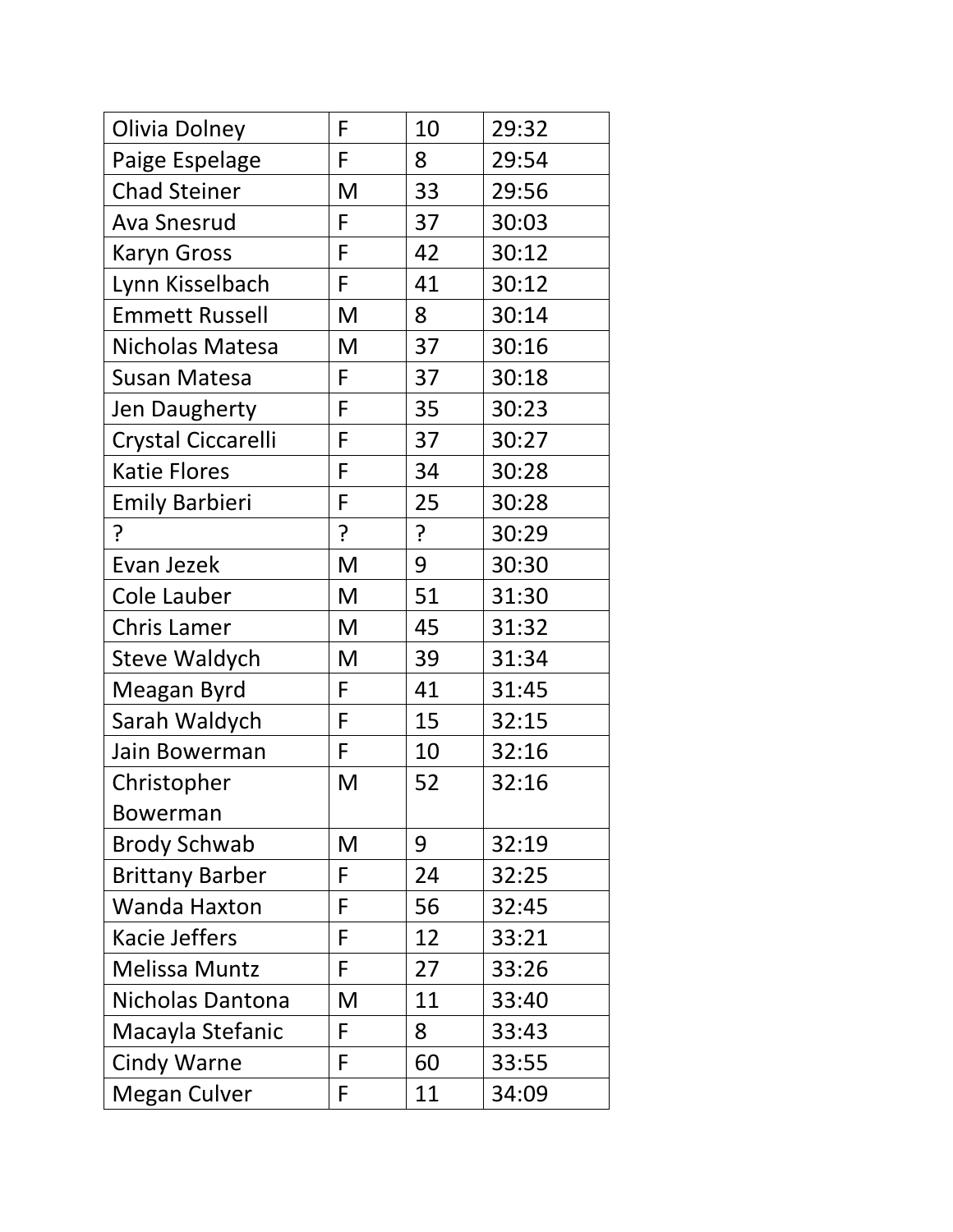| <b>Justin Moser</b>      | M  | 38 | 34:16 |
|--------------------------|----|----|-------|
| <b>Tyler Riggs</b>       | M  | 9  | 34:38 |
| <b>Jeremy Riggs</b>      | M  | 39 | 34:39 |
| <b>Michael Jones</b>     | M  | 59 | 34:50 |
| <b>Penny Manousoff</b>   | F  | 26 | 34:53 |
| Joe Espelage             | M  | 47 | 34:54 |
| <b>Candace Elder</b>     | F  | 7  | 35:11 |
| AJ Ling                  | M  | 10 | 35:39 |
| Sydney Byrd              | F  | 11 | 36:07 |
| <b>Tricia McGoldrick</b> | F  | 36 | 36:24 |
| Madeline                 | F  | 10 | 36:24 |
| <b>McGoldrick</b>        |    |    |       |
| Christopher              | M  | 46 | 36:48 |
| Dantona                  |    |    |       |
| Ryan Schwab              | M  | 11 | 36:50 |
| <b>Claire Moked</b>      | F  | 8  | 37:07 |
| <b>Megan Steiner</b>     | F  | 32 | 37:07 |
| Katie Morison            | F  | 30 | 37:08 |
| <b>Stephanie Morse</b>   | F  | 29 | 37:09 |
| Theo Kruhm               | M  | 9  | 37:45 |
| <b>Madison Galmin</b>    | F  | 9  | 38:01 |
| <b>Tammy Sigman</b>      | F  | 48 | 38:02 |
| <b>Suzanne Elder</b>     | F  | 49 | 38:16 |
| <b>Taylor Elder</b>      | M  | 11 | 38:19 |
| Katie Kosack             | F  | 30 | 38:25 |
| <b>Tiffany Russell</b>   | F  | 37 | 38:29 |
| <b>Candice Camden</b>    | F  | 49 | 38:52 |
| <b>Eric Snesrud</b>      | M  | 42 | 38:53 |
| Sean Shillinger          | M  | 38 | 38:58 |
| <b>Brett Bradshaw</b>    | M  | 5  | 39:00 |
| <b>Andrew Bradshaw</b>   | M  | 37 | 39:02 |
| <b>Evey Snesrud</b>      | F. | 10 | 39:10 |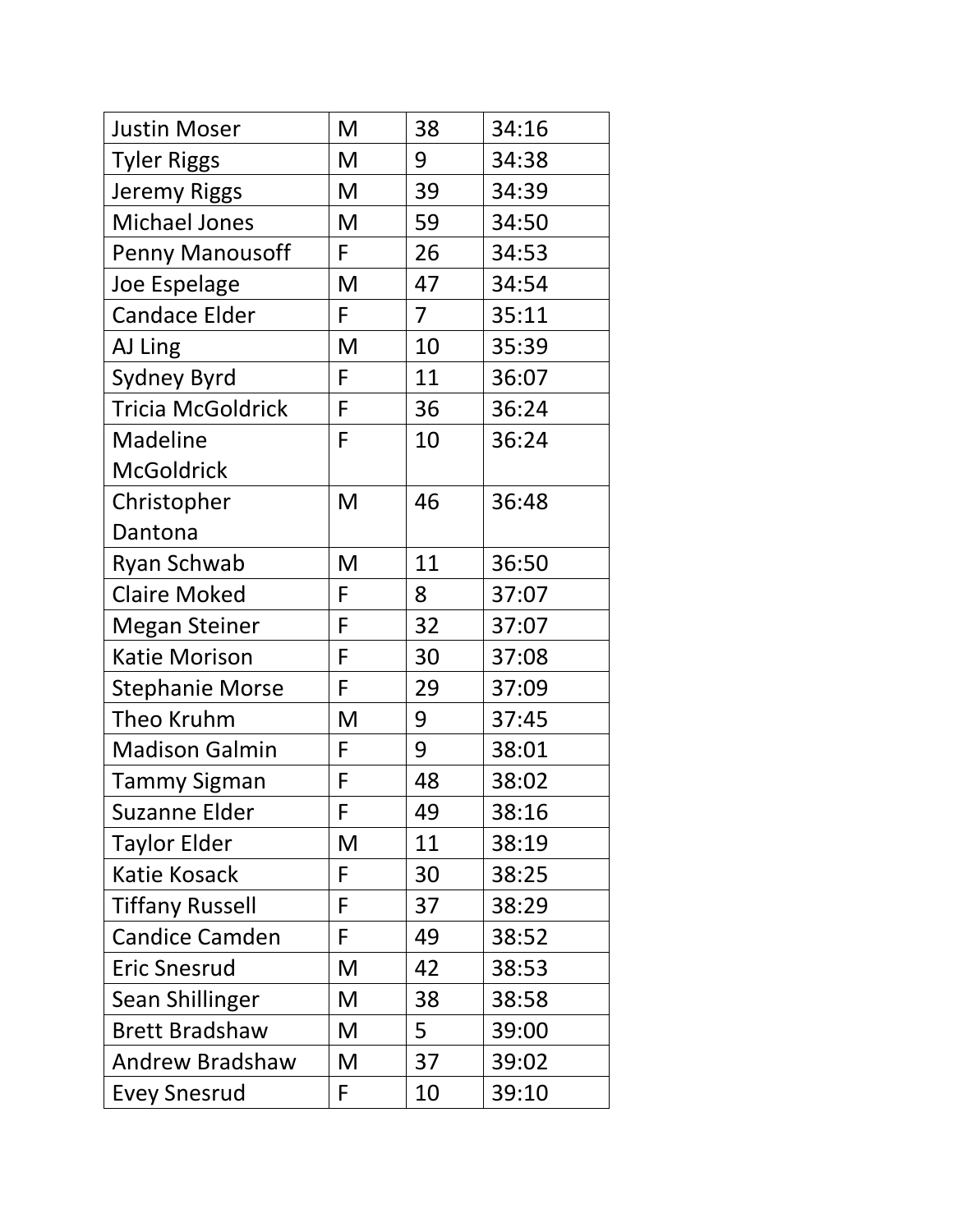| David Mayne               | M | 10 | 40:43 |
|---------------------------|---|----|-------|
| <b>Charlotte Selby</b>    | F | 14 | 40:57 |
| <b>Shelby Flickinger</b>  | F | 33 | 41:14 |
| Ann Fritton               | F | 33 | 41:22 |
| <b>Madison Jeffers</b>    | F | 6  | 41:23 |
| <b>Addison Selby</b>      | F | 11 | 41:23 |
| <b>Emily Williams</b>     | F | 15 | 41:23 |
| Madelynn                  | F | 11 | 41:26 |
| Tregoning                 |   |    |       |
| Carissa Dolney            | F | 8  | 41:26 |
| <b>Atina Williams</b>     | F |    | 41:41 |
| Brandi S.                 | F |    | 42:22 |
| Xavier S.                 | M |    | 42:29 |
| Lori Bartolomeo           | F | 44 | 42:35 |
| <b>Beth Jeffers</b>       | F | 43 | 42:35 |
| <b>Andrew Kirchhoff</b>   | M | 6  | 42:56 |
| <b>Brigitte Kirchhoff</b> | F | 36 | 42:58 |
| Jeff Jezek                | M | 49 | 43:01 |
| <b>Kate Cebrat</b>        | F | 10 | 43:06 |
| <b>Cheyen Flickinger</b>  | F | 10 | 43:11 |
| Sandra Asmonga            | F | 49 | 43:14 |
| <b>Madison Carusone</b>   | F | 9  | 43:40 |
| Isabelle Bartolomeo       | F | 18 | 43:50 |
| Cody Heflin               | M | 10 | 44:24 |
| Hannah Culver             | F | 13 | 44:24 |
| Elizabeth Hahn-           | F | 46 | 44:53 |
| Dantona                   |   |    |       |
| Jon Tippets               | M | 37 | 44:59 |
| Kira Tippets              | F | 7  | 44:59 |
| Abigail Dantona           | F | 15 | 45:03 |
| Laylah Hagood             | F | 9  | 45:38 |
| Felecia Hagood            | F | 38 | 45:39 |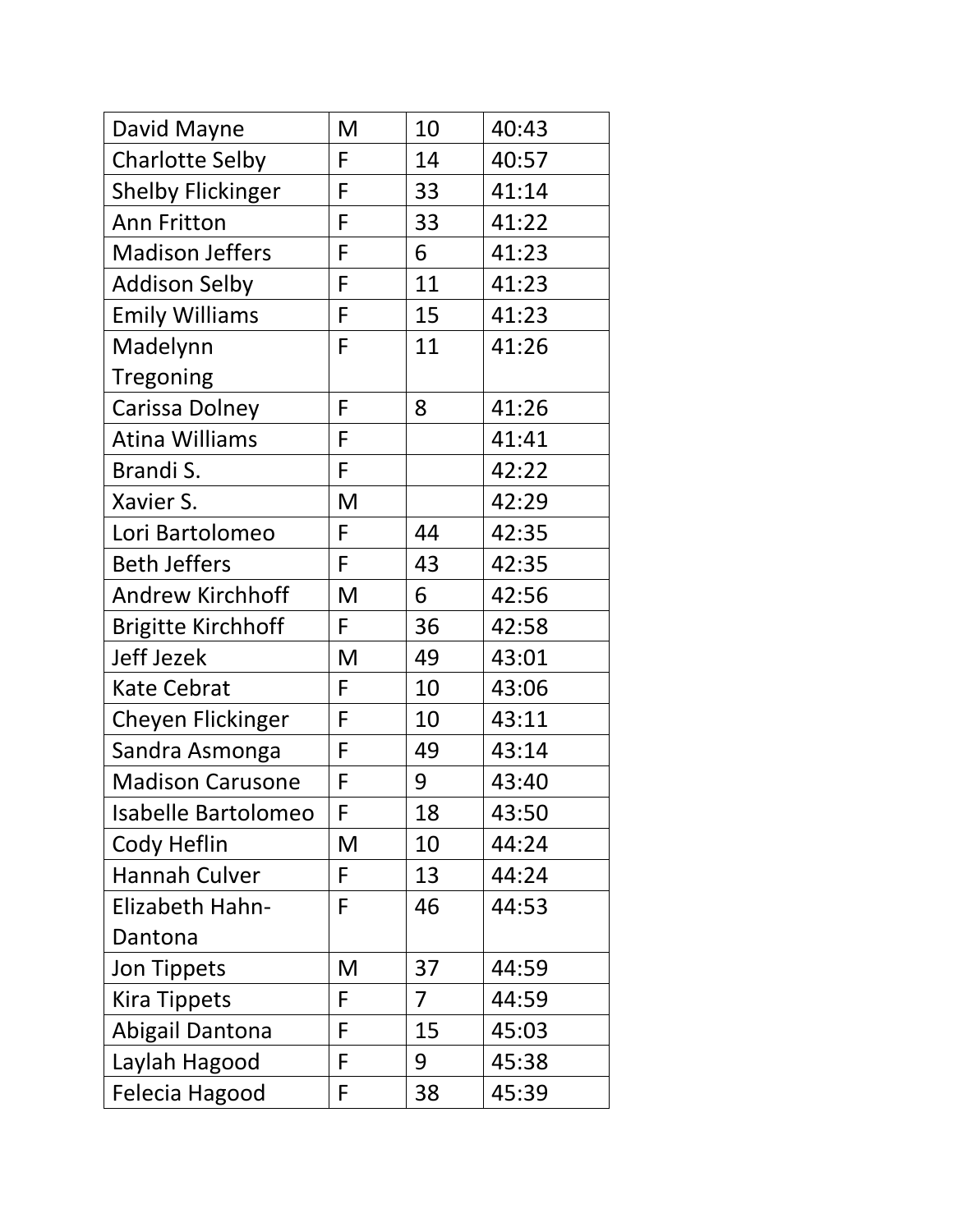| Sydney Waldych         | F | 8              | 45:40 |
|------------------------|---|----------------|-------|
| Jeanna Waldych         | F | 38             | 45:40 |
| <b>Angie Carey</b>     | F | 37             | 45:52 |
| Jasmine Long           | F | 13             | 45:57 |
| <b>Addison Page</b>    | F | 9              | 46:37 |
| Natalie Rooney         | F | 43             | 47:12 |
| <b>Scarlett Rooney</b> | F | 9              | 47:13 |
| <b>Travis Edelin</b>   | M | 38             | 48:47 |
| <b>Ryan Chandler</b>   | M | 35             | 48:47 |
| Raelyn Chandler        | F | 4              | 49:23 |
| Mike Selby             | M | 53             | 49:24 |
| <b>Corrine Selby</b>   | F | 40             | 50:22 |
| <b>Erin Previte</b>    | F | 28             | 50:22 |
| Laura Previte          | F | 49             | 50:22 |
| <b>Kelly Rowe</b>      | F |                | 51:35 |
| ?                      | ? | $\cdot$        | 51:36 |
| <b>Bill Butler</b>     | M | 9              | 51:37 |
| <b>Kaitlyn Grover</b>  | F |                | 51:40 |
| <b>Scott Monaco</b>    | M | 49             | 51:41 |
| Mandy Schwab           | F | 47             | 51:44 |
| Stephanie Ujhelyi      | F | 41             | 51:46 |
| Carl Koch              | M | 69             | 52:54 |
| Brooklyn Byrd          | F | 9              | 52:55 |
| <b>Bailey Gross</b>    | F | 8              | 53:12 |
| <b>Aubrey Selby</b>    | F | 9              | 55:49 |
| Katie Buchanon         | F |                | 55:49 |
| Brynn Bradshaw         | F | 7              | 56:09 |
| Jessica Bradshaw       | F | 37             | 56:18 |
| <b>Billie Bradshaw</b> | F | 62             | 56:29 |
| <b>Reuben Snesrud</b>  | M | 8              | 56:31 |
| Laura Chandler         | F | 34             | 58:13 |
| <b>Faith Chandler</b>  | F | $\overline{7}$ | 58:13 |